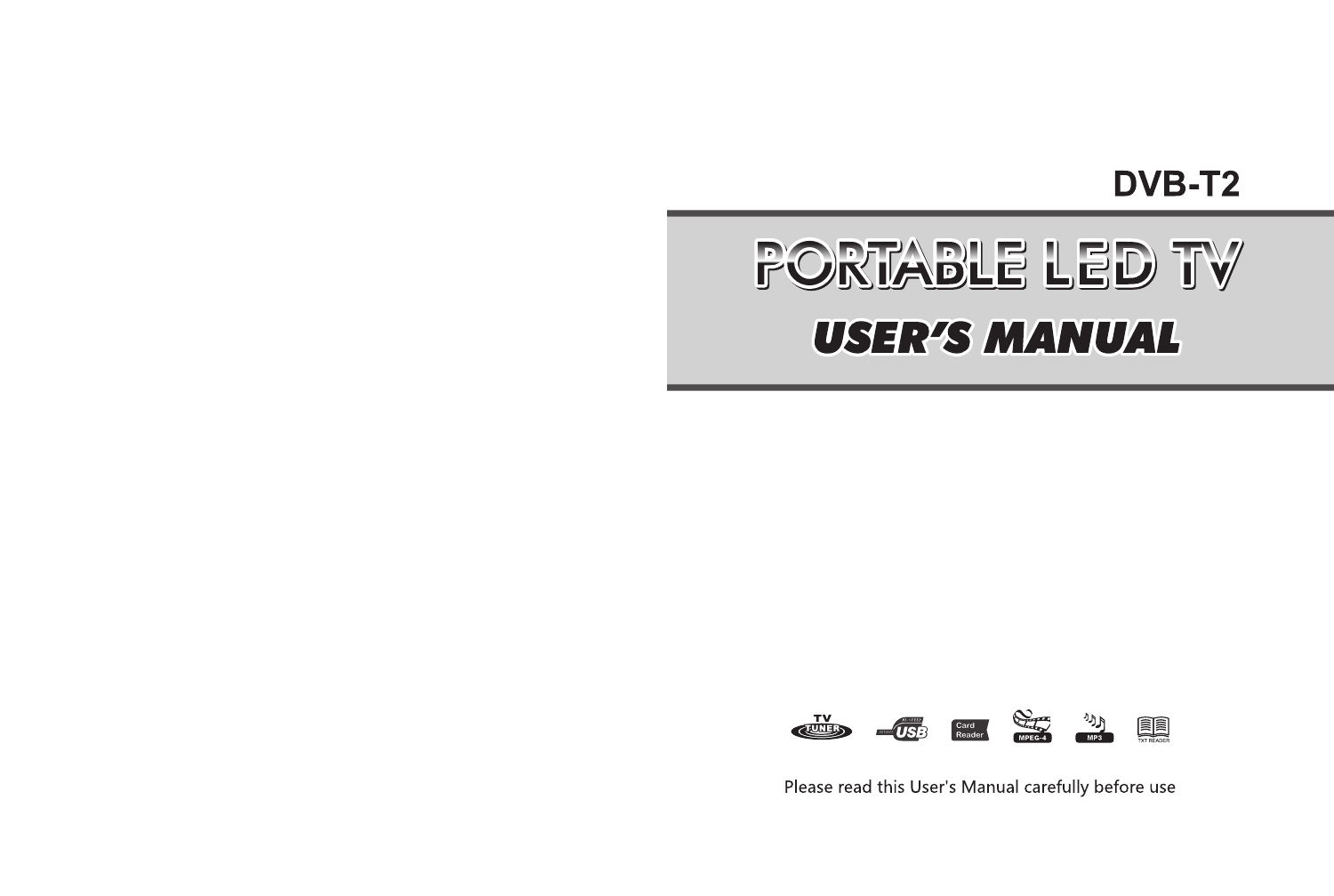#### **Content**

| 4. Instruction for Function Keys on Remote Control (Some machines are                                                                                                 |
|-----------------------------------------------------------------------------------------------------------------------------------------------------------------------|
|                                                                                                                                                                       |
|                                                                                                                                                                       |
|                                                                                                                                                                       |
| (6.1) Select the Input Signal Source manuscription of the US 3                                                                                                        |
|                                                                                                                                                                       |
|                                                                                                                                                                       |
|                                                                                                                                                                       |
|                                                                                                                                                                       |
| $(6.2.4)$ OPTION MENU $\cdots$ $\cdots$ $\cdots$ $\cdots$ $\cdots$ $\cdots$ $\cdots$ $\cdots$ $\cdots$ $\cdots$ $\cdots$ $\cdots$ $\cdots$ $\cdots$ $\cdots$ $\cdots$ |
|                                                                                                                                                                       |
|                                                                                                                                                                       |
|                                                                                                                                                                       |
|                                                                                                                                                                       |
|                                                                                                                                                                       |
|                                                                                                                                                                       |
|                                                                                                                                                                       |
|                                                                                                                                                                       |
|                                                                                                                                                                       |
|                                                                                                                                                                       |

# **1.Safety Precautions**

#### **1.1 Storage**

- $\triangleright$  This product shall be kept far away from too high or too low temperatures. This product shall be stored at -20°С-60°С and its working temperature shall be -5°С -40°С.
- $\triangleright$  Do not use this product in wet environment, such as in a bathtub, wash basin, kitchen, sink or basement, swimming pool, etc.
- $\triangleright$  Do not place TV in an environment with high humidity, dust or full of mist.
- $\triangleright$  Do not drop or throw this product.
- $\triangleright$  Avoid strong vibration of the machine to avoid the strong collision with other objects.
- ▶ Do not squeeze or scratch the product with sharp objects.
- $\triangleright$  The rear recess of the product and the opening in the shell are used for ventilation, at the same time, they are used to ensure the reliability of components and components and avoid overheating. Do not place the TV and power adapter in bed,on sofa, carpet or other similar surface to avoid blocking the radiator opening.Do not place the television and the power adapter near or on heater or heat sources unless it is equipped with a complete ventilation device; The television and power adapter are prohibited from being placed in an insert-type installation device.
- $\triangleright$  When in use, make sure the TV is at least 3 inches (76 mm) away from walls or other objects.
- $\triangleright$  Please use the specified type of power on the TV label. If you have questions about the type of power source that shall be used, please consult your dealer or local power supply department.
- $\triangleright$  Make sure that the power plug and wire you are using can withstand the sum of the rated current of all the powered products.
- Do not place the TV in a place where users can easily touch it.
- > All the notes and instructions in the guide shall be observed.
- $\triangleright$  Do not overload the power plug or extend the power cord, otherwise it may cause fire or electric shock.
- $\triangleright$  Do not fix the TV without authorization, because the cabinet is subject to high voltage or other hazards. Qualified service personnel shall be required to repair the TV.
- $\triangleright$  Please unplug the power adapter from the socket and ask qualified service personnel for repair if:

# **1.2 Maintenance**

- $\triangleright$  Before cleaning, first, disconnect all the cables of this device.
- Wipe the case, screen and keys with a soft cloth soaked with a small amount of mild detergent.
- When cleaning the TV, do not use polishing cloths, disinfectants or any kind of fuel or chemical cleaners such as alcohol and gasoline, etc.

# **Attention!**

To ensure your own safety and the safety of the people around you, do not watch TV or turn on the TV receiver.

It's dangerous to watch a TV program or use a TV receiver when driving a car.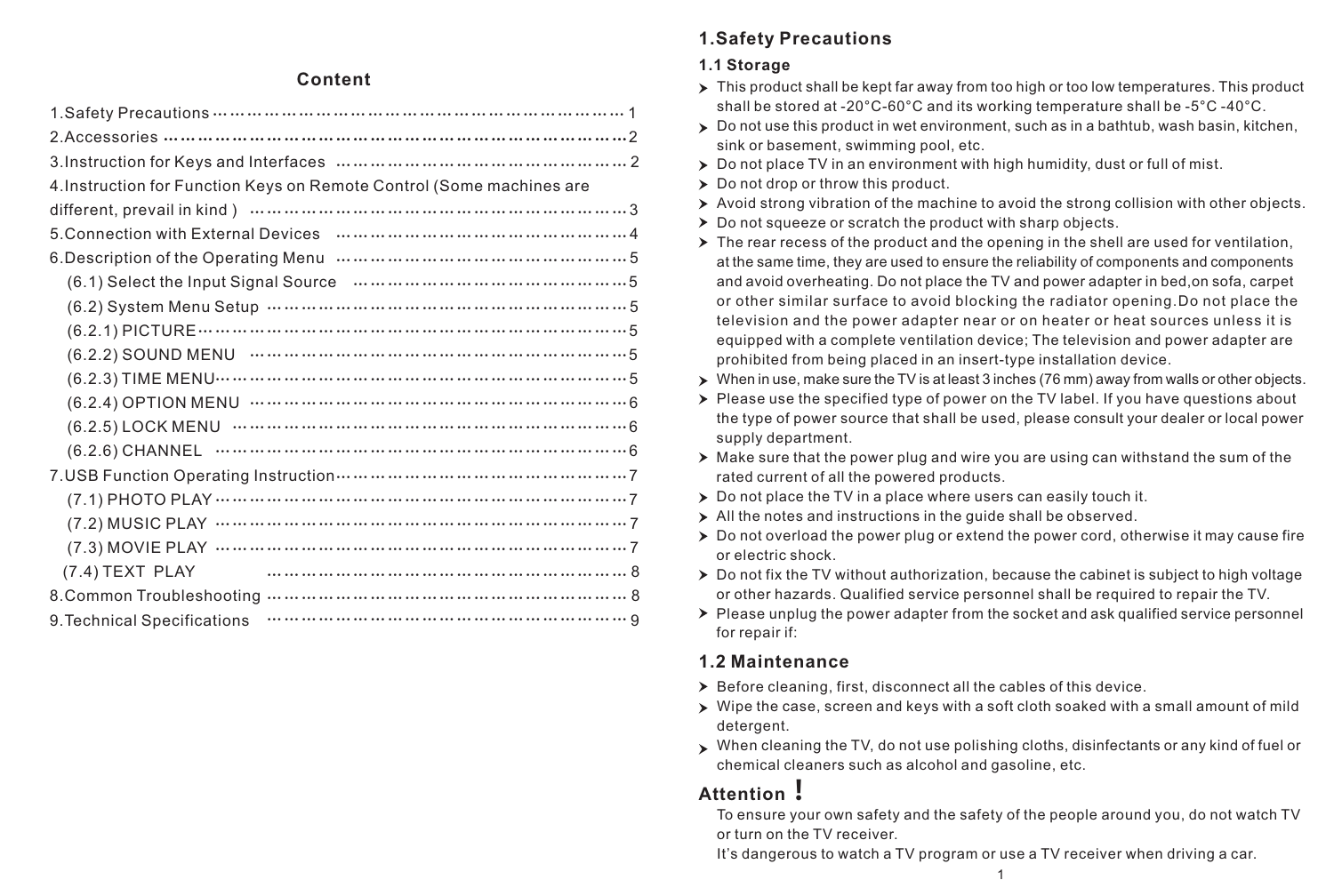#### **Special Instruction**

Bright spots and dark spots may appear on the screen. This is normal and related to active matrix screens and is not a symptom of failure. Do not try to conduct technology maintenance yourself. If anything goes wrong, turn the TV receiver off and contact us or your dealer. The device contains a large number of small electronic components. Disassembly or modification may cause damage or breakdown to the device.

#### **2.Accessories**

| 1. User Guide                        | 2. DC / AC Power Adapter |
|--------------------------------------|--------------------------|
| 3.12V Automotive Adapter             | 4. Remote Control        |
| 5. Audio and Video Combination Cable | 6. Antenna               |
| 7. Mounting Bracket                  | 8. Battery               |

Open the package and check if all the accessories are complete.

# **3.Instruction for Keys and Interfaces**

#### **3.1 Side Panel**

- 1. External Antenna Port
- 2. HDIN
- 3. VGA
- 4. USB Port
- 5. Audio-video Input Port
- 6. Audio-video Output Port
- 7. Headphone Port
- 8. Micro SD Memory Card Slot
- 9. Charging light
- 10. 12V DC Power Input Port
- 11. Power Switch

#### **3.2 Control Keys on the Control Panel**



# 0. \_ \_ \_ a \_ \_ \_ \_ \_ 1 2 3 4 5 6 7 8 9 10 11

- $11$  CD 2. MODE Key:mode selector switch.
- 3. He /CH-Key: Previous/next
- 4. H /CH+Key:previous/period/channell
- 5. OK/MENUkey: Confirm/ Menu 6. 44 /VOL-key: Fast backward / volume
- down button.
- 7. ▶ / VOL +: Fast forward / volume up 8. Return/LCD/ $\bullet$  key: Turn off the screen/exit menu

## **4.Instruction for Function Keys on Remote Control (Some machines are different, prevail in kind)**

The remote control has the best performance within 5 meters and with angel below60°。



Turn on/off the menu ⑮.**RETURN Key**

Under TV mode, press this key to return to the recent channel you have watched.

**4**: Left Key, ▶ : Right Key。

⑯.**A**:**TV/RADIO Key** Switch between TV and Radio mode

⑰.**VOL+/- Key** Volume up/down key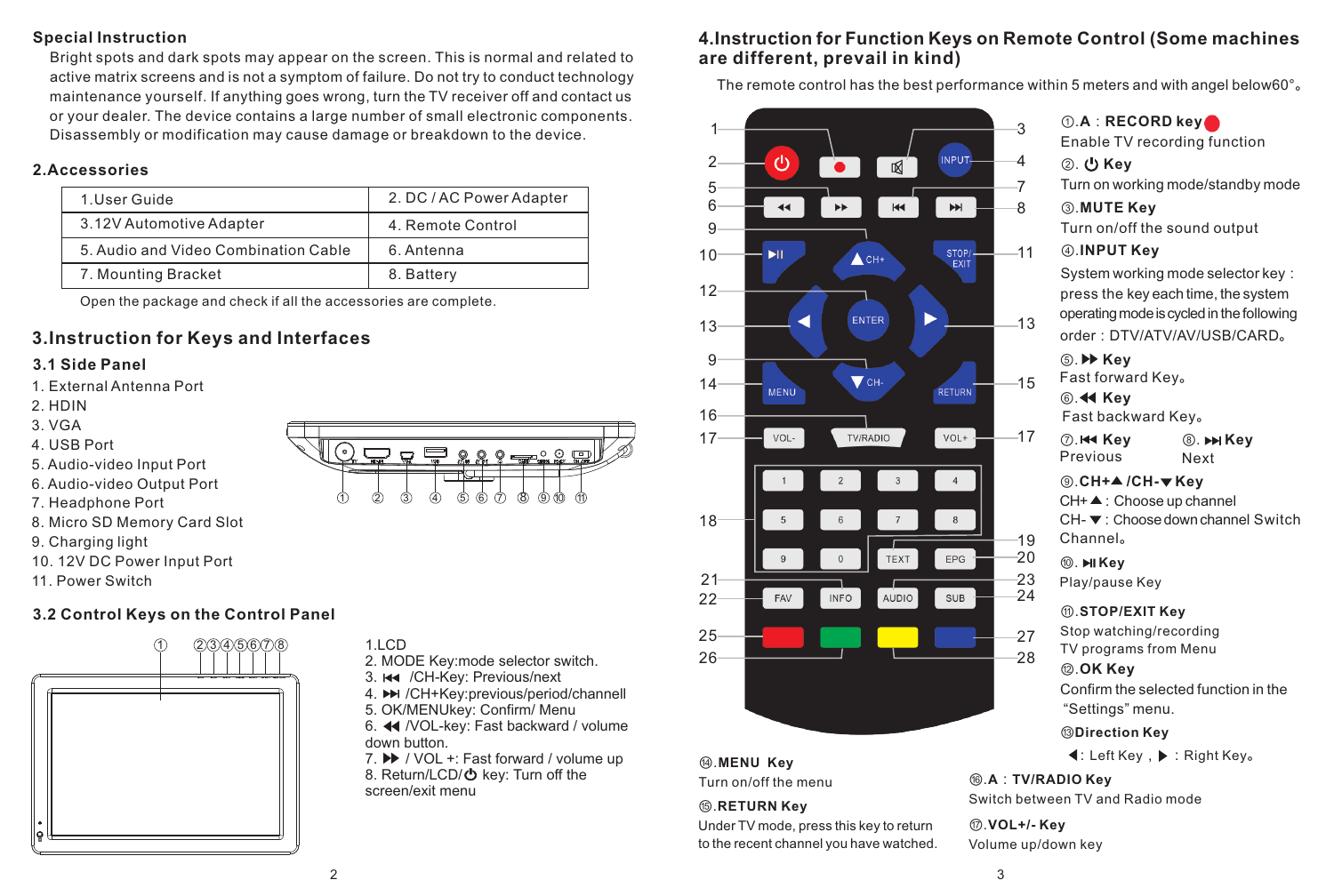#### ⑱.**Digital Key 0~9**

Digital Key 0-9 is used for inputting channel number and editing all parameters

⑲ **.AUDIO Key** .**A**:**TEXT Key** Open the text

#### ⑳.**A**:**EPG Key**

Enter the interactive menu

#### $\odot$  .INFO Key

Look through the information about the current channel Switch to audio mode or available sound track

# **25-28**

Operation key under TV TEXT MODE**;** Control Key under Editing Mode **RED Key** Operating according to the information on screen

#### **A:GREEN Key**

Operating according to the information on screen

#### **A:BLUE Key**

Operating according to the information on screen

**A:YELLOW Key**

Operating according to the information on screen

## **5.Connection with External Devices**

#### **Audio - Video input signal**

Audio-Video Cable Access: Plug the audio-video plug into the audio-video input port and press the INPUT Key. At this point, the input of audio-video signal is complete and the AV symbol is displayed on the screen.

#### **Connecting Headphones**

To use headphones to listen to music, first volume down, and then insert the headset, adjust to the right volume. When using headphones, the volume shall not be too large, so as not to hurt the hearing.

#### **Connecting to AC Power Supply**

Plug the AC adapter's AC plug into the power supply (100-240 V, 50-60 Hz AC) socket and the AC adapter's DC plug into the 12 V DC input port.

(12 Volt Car Charger can be used for this device).

#### **USB/ Micro SD CARD Play**

Insert a USB / Micro SD card into the device and select USB / SD format as the format of the image / audio / video card included in the card (memory capacity shall be 32G or less).

# **6.Description of the Operating Menu**

#### **6.1 Select the Input Signal Source**

A. Press "INPUT" key, the input signal source details appear

B. Press "▲ / ▼" key, select the signal source, press ENTER Key to confirm the choice

C. TV would switch to the mode that you choose

#### **6.2System Menu Setup**

- A. Press the Menu Key, to enter system setting menu for system setup。
- B. Press direction Key, to choose sections。
- C. Press ►/ ENTER Key to enter the submenu and choose the option in the menu
- D. Choose the option and press the Enter Key to confirm and finish the system setup
- E. Press MENU, return to the main menu
- F. Press STOP/ EXIT Key, to exit the system setup mode.

**Attention:** If the option is gray, it means the item cannot be set in this mode, please select the options available.

#### **6.2.1PICTURE**

- Press MENU Key, the main menu appears, then press key to choose Picture Menu
- Picture Menu: Personalized /Dynamic/Standard/Mild.
- Color Temperature: Personal/cold/Normal/Warm.
- Aspect Ratio: Auto/I6:9/4:3
- Noise Reduction: Low/ Middle /High/Off.
- Screen: Adjust PC picture position

#### **6.2.2SOUND MENU**

- Press MENU Key, the main menu appears, then press key to choose Sound Menu
- Sound Mode: Standard/Music/Movie/Sports/Personal.
- Balance: Adjust the volume of the left and right loudspeaker
- Auto Volume: under this mode, the fast adjustment would switch to smooth adjustment
- Surround Sound : SURROUND /OFF.

#### **6.2.3TIME MENU**

- Press MENU Key, the main menu appears, then press Key to choose Time Menu
- Clock: Adjust the time part: Day Month/ Year/ Hour/ Minute.
- Off Time: Setting 60s before off
- On Time: Setting to turn off after some minutes (enter the sleeping mode)
- Sleep timer:240/180/120/90/60/30/20/10
- Choose Time zone

# 24 .A:**SUBTITLE Key** 23. AUDIO Kev

Turn on/set the favorite channel

Turn on/off subtitles.

.**FAV Key** 22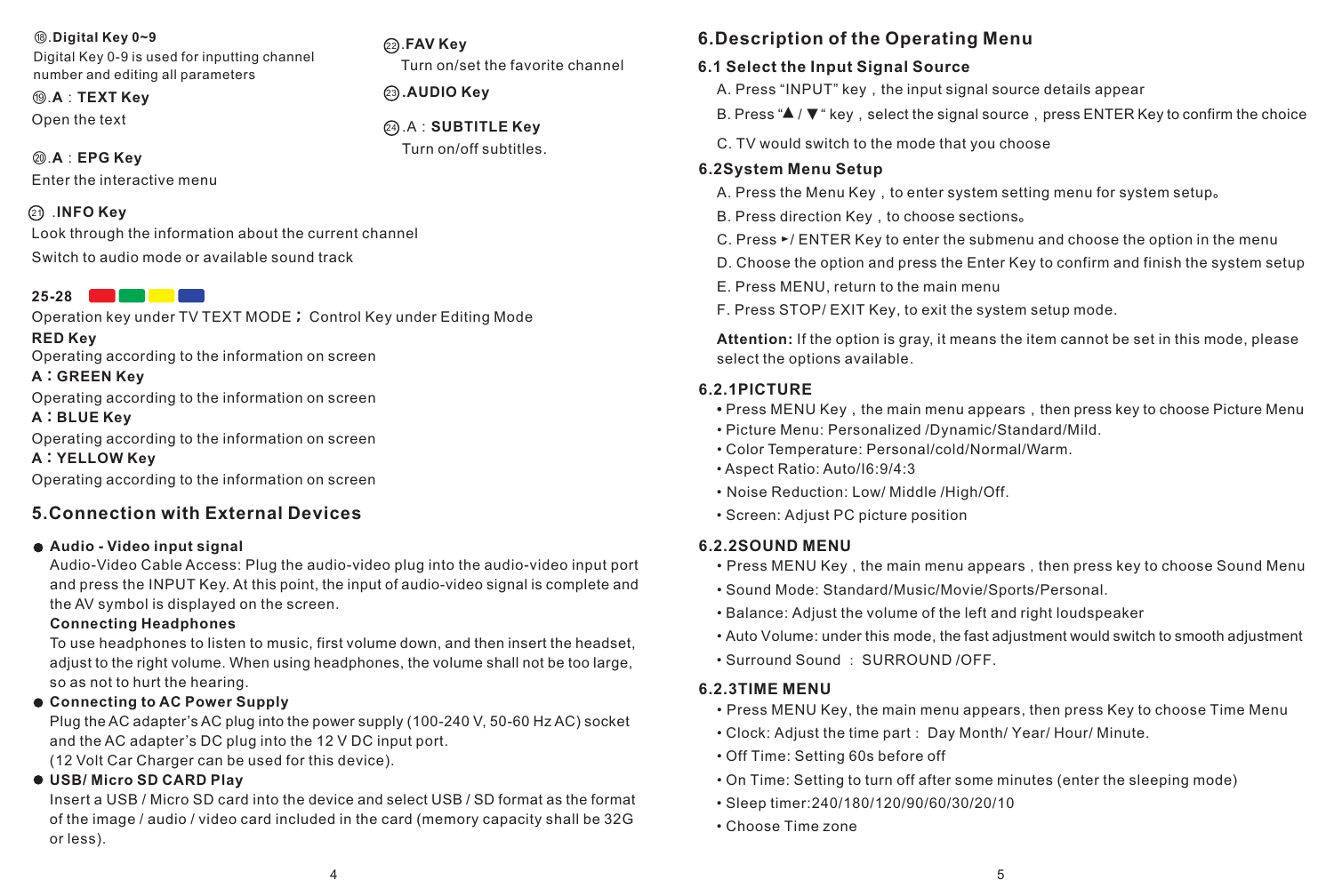#### **6.2.4 OPTION MENU**

- Press MENU Key, the main menu appears, then press Key to choose Option Menu.
- OSD Language: select display OSD Language
- Audio Language: setting the audio language
- Subtitle Language: setting up the subtitle language
- Restore Default: restore all default settings

#### **6.2.5 LOCK MENU**

- •Press MENU Key, the main menu appears, and then press ▲ / ▼ Key to select Lock Menu.
- Before entering settings, please enter the default password (0000) to enter the set value.
- Lock System: Enter the password to lock up the critical system settings, such as program searches. Before restoring defaults, you shall enter the password and then make the system settings.
- Cancel LOCK: Unlock.
- Set Password.
- Block Channel: Indicates the channel you want to lock.
- Parental Guidance: Set the age level of the television program (Age 4-18).

#### **6.2.6CHANNEL**

Search for TV Programs:

1) Select DTV / ATV mode.

2) Press MENU Key, select Auto search / ATV Manual Search mode to find the TV program.

3) Select Auto Search and select Search Type: DTV + ATV / DTV / ATV. Then select your country, press Enter to start auto search.

4) Press CH + / CH- Key after Auto Scan is completed to select the desired program.

- Channel Edit: Set DTV / ATV and channel information.
- Signal Information: Check information about the television signal.

# **7.USB Function Operating Instruction**

USB Mode (Multimedia).

• Press "INPUT or USB" Key to display the input source list, then press Key to select the source, press ENTER Key to confirm and display the multimedia mode.The color of the icon indicates if there is a TV USB DRIVER. Yellow: Yes; Gray: No.



• Press ◄►Key to select the type of media (Photo/Music /Movie/Text) you want to play. Press ENTER to confirm, and press Key to move to the directory and select what you want to play.

• Select C and press "ENTER" Key to enter the submenu.

#### **7.1PHOTO PLAY**

• Insert the USB DRIVER into the USB slot.

• Press "◄ / ►" Key, select the picture and press "ENTER" Key to enter the submenu.

• Select C and press "ENTER" Key to enter the submenu.

• Select a picture, press Key to display the picture, press Key to display the last image played, and press Key to display the next image to be played.



#### **7.2MUSIC PLAY**

• Insert the USB DRIVER into the USB slot.

• Press "◄ / ►" Key, select MUSIC and press "ENTER" Key to enter the submenu.

• Select C and press "ENTER" Key to enter the submenu.

• Select music, press Key to display, press Key to display the last song played, and press Key to show the next song to be played.

• Press "STOP / EXIT" Key to exit.

#### **7.3MOVIE PLAY**

• Insert the USB DRIVER into the USB slot.

• Press "◄ / ►" Key, select Movie and press "ENTER" Key to enter the submenu.

• Select C and press "ENTER" Key to enter the submenu.

• Select movie, press Key to display, press Key to display the last section played, and press Key to show the next section to be played.

• Press "STOP / EXIT" Key to exit.



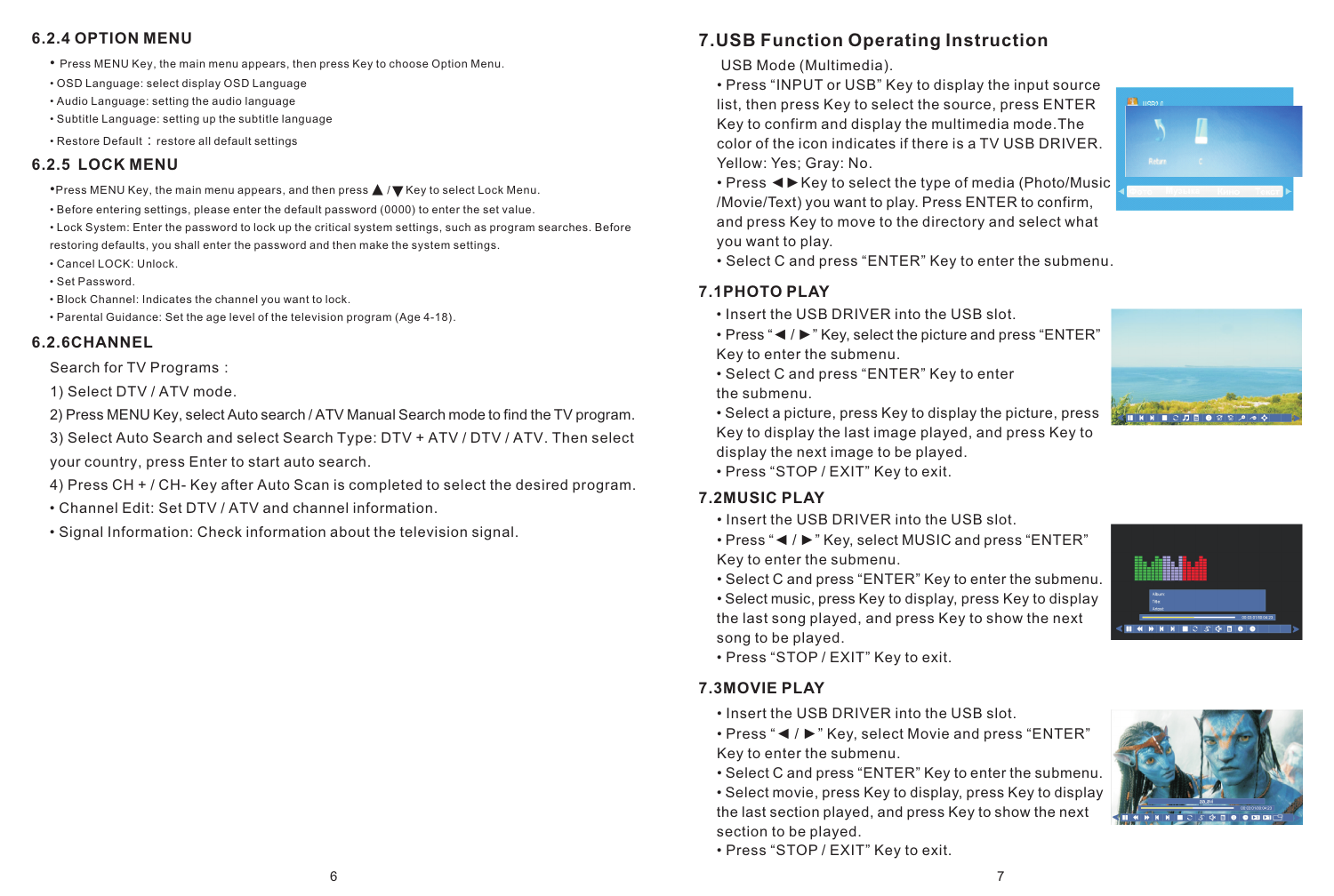#### **7.4TEXT PLAY**

- •Insert the USB DRIVER into the USB slot.
- Press "◄ / ►" Key, select TEXT and press "ENTER" Key to enter the submenu.
- Select C and press "ENTER" Key to enter the submenu.
- Select TEXT, press Key to display, press Key to display the last page played, and press Key to show the next page to be played.
- Press "STOP / EXIT" Key to exit.

# **8.Common Troubleshooting**

The following phenomenon does not mean that the display has problem. Please check the following items before asking for help from the maintenance department.

| Phenomenon                                  | Ttroubleshooting                                                                                                    |
|---------------------------------------------|---------------------------------------------------------------------------------------------------------------------|
| No image or sound                           | 1. Unauthorized power supply is in use.<br>2. The power switch, monitor or remote control is off.                   |
| No image on TV                              | 1. Check if the right channel has been chosen.<br>2. Still under the multimedia mode, please change to TV mode.     |
| No sound                                    | 1. Sound is off or the sound system is not properly set.                                                            |
| Blurry or unstable image                    | 1. Check is the antenna is correctly connected; 2. Ground signaling is too weak                                     |
| Ghosting                                    | 1. Nearby buildings or top places reflects signals.                                                                 |
| Snowflake                                   | 1. Car or train electrimagetic radiation;<br>2. High-voltage lines or neon lighting radiation.                      |
| No color                                    | 1. Check if the color setting is correct.<br>2. Check if the color system setting is correct                        |
| Unable to play USB Memorizer                | 1. Make sure the USB has been correctly open 2. Check USB DRIVER format                                             |
| No sound when connected to<br>other devices | 1. Check if the connection with other devices is correct<br>2. Check the input status of the corresponding devicest |
| Remote control does not work                | 1. Check if there is battery inserted;<br>2. Check the battery status;                                              |



# **9.Technical Specifications**

- A
- Full support for Russian analogue / digital TV system DVB-T and DVB-TC.
- Analog TV band range: 48.25-863.25 MHz (for all TV channels).
- Input Frequency: UHF 177.5 MHz-226.5 MHz, UHF 474 MHz-866 MHz. Modulation: QPSK / 16-QAM / 64-QAM / 256 QAM.
- Decoding Standard: The decoding standard for HL is МРЕG1,2МР, the decoding standard for L5HD is МРЕG-4 SP & ASP, Divx13.11; 4.х; 6.х.
- Image Format: JPEG, BMP, PMG.
- Audio format: МРЗ, WMA.
- Video Format: MKV, AVI, DIVX, XVID, MOV, VOB, FLV, 3GP, DAT, MPEG, MPG, MP4, TS, TRP.

#### **Basic Specifications**

- Display: color TFT LCD
- Screen Size: 7/9 // 10.1 / 11 Inches
- Aspect Ratio: 16: 9.
- •7-Inch Resolution: 800 (Horizontal) X S (RGB) X 480 (Vertical)
- 9-Inch Resolution: 800 (Horizontal) X S (RGB) X 480 (Vertical)
- •10.1 Inches Resolution: 1024 (Horizontal) X S (RGB) X 600 (Vertical)
- Speaker: 2 x 2 Watts
- Power: 12 V DC
- Battery: 2000 mAh, 18650, up to 1.5 hours of use;
- Socket: Input Socket for External Antenna; Stereo Headphone Connecting Port; Audio / video input port (AV); USB port
- AC Power AC Adapter
- •Power Consumption:About 30W
- •Working Temperature:-5°C to 40°C
- •Storage Temperature:-20°C to 60°C

#### **Notice:**

•This manual is for reference only. The information in this manual is subject to change without notice. The right to clarify any unknown conditions, errors or omissions is reserved by our company.

•No part in this device can be repaired by user. It is forbidden to attempt to open the device housing to remodel the television receiver. Internal components at high voltage can be hazardous to health. Equipment maintenance and adjustment shall be carried out by specialists.

•To avoid personal injury, the product shall be securely fastened to the floor / wall according to the installation instructions.

• Do not drip or splash water on this device. Do not place any objects containing liquids such as vases on this device.